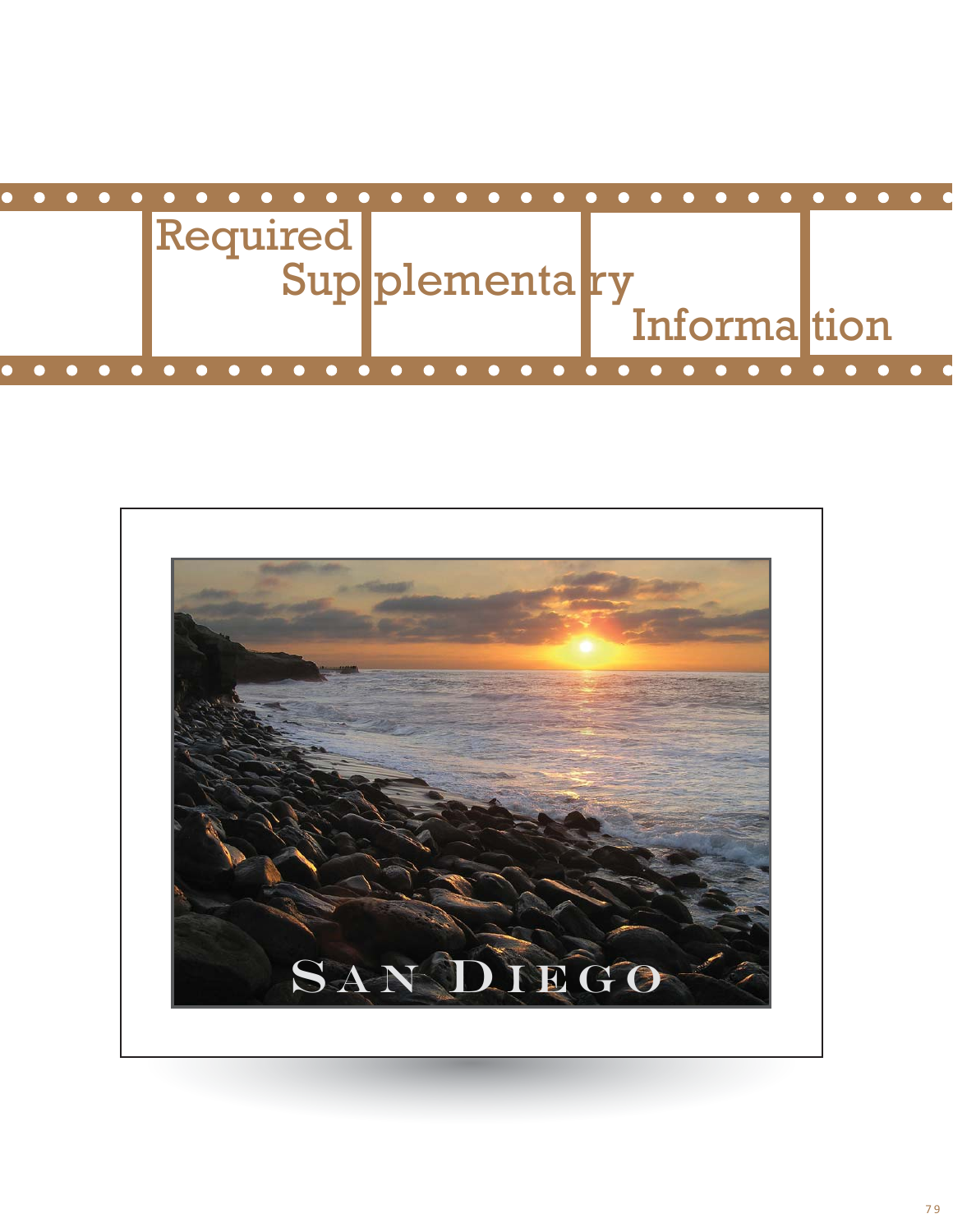# Schedule of Revenues, Expenditures, and Changes in Fund Balance - Budget and Actual: General Fund **SCHEDULE OF REVENUES, EXPENDITURES, AND CHANGES IN FUND BALANCE - BUDGET AND ACTUAL**

**General Fund**

|  | For the Year Ended June 30, 2010 (In Thousands) |  |
|--|-------------------------------------------------|--|
|--|-------------------------------------------------|--|

| Revenues:<br>5<br>900,753<br><b>Taxes</b><br>878,653<br>Licenses, permits and franchise fees<br>38,863<br>38,863<br>40,967<br>Fines, forfeitures and penalties<br>55,957<br>60,381<br>53,996<br>Revenue from use of money and property<br>17,399<br>17,699<br>23,171<br>Aid from other governmental agencies:<br><b>State</b><br>940,251<br>931,274<br>814,553<br>Federal<br>878,298<br>917,476<br>824,821<br>Other<br>81,931<br>101,673<br>91,478<br>Charges for current services<br>266,956<br>272,714<br>277,252<br>39,116<br>38,711<br>33,757<br>Other revenue<br>3,219,524<br>3,257,444<br>3,064,510<br><b>Total revenues</b><br>Expenditures:<br>Current:<br>General government:<br>30,723<br>30,704<br>Assessor/recorder/county clerk - finance<br>Auditor and controller<br>26,574<br>26,929<br>Auditor and controller - information technology mgt services<br>7,142<br>6,787<br>Board of supervisors district #1<br>1,216<br>1,416<br>Board of supervisors district #2<br>1,300<br>1,300<br>Board of supervisors district #3<br>1,202<br>1,209<br>Board of supervisors district #4<br>1,337<br>1,137<br>Board of supervisors district #5<br>1,306<br>1,506<br>1,027<br>Board of supervisors general office<br>1,091<br>1,091<br>2,201<br>CAC major maintenance<br>3,039<br>3,039<br>Chief Administrative office - legislative and administrative<br>4,736<br>4,399<br>4,735<br>583<br>583<br>542<br>Civil service commission<br>Clerk of the board of supervisors - legislative and administrative<br>2,822<br>2,944<br>3,546<br>Clerk of the board of supervisors - property management<br>3,034<br>3,120<br>3,646<br>Community enhancement<br>3,529<br>3,529<br>3,474<br>Community projects<br>11,327<br>10,092<br>8,245<br>Community services<br>8,640<br>8,640<br>1,665<br>Contributions to capital outlay<br>12,000<br>County communications office<br>3,096<br>3,096<br>2,524<br>County counsel<br>20,866<br>20,866<br>20,130<br>County technology office<br>6,990<br>8,161<br>6,868<br>Countywide general expense<br>32,938<br>32,355<br>5,670<br>Financing and general government - legislative and administrative<br>11,407<br>10,236<br>2,970<br>Financing and general government - other general<br>82,990<br>6,349<br>82,990<br>Health and human services - legislative and administrative<br>419<br>404<br>419<br>Human resources - other general government<br>4,230<br>4,230<br>3,860<br>Human resources - personnel<br>17,403<br>17,402<br>14,580<br>Land use and environment - legislative and administrative<br>7,250<br>2,838<br>1,818<br>Public safety - legislative and administrative<br>11,167<br>11,167<br>7,554<br>Registrar of voters<br>24,591<br>24,819<br>15,097<br>Treasurer/tax collector<br>16,884<br>16,929<br>17,902<br>Total general government<br>350,410<br>357,959<br>197,124<br><b>Continued</b> | <b>Original Budget</b> | <b>Final Budget</b> | <b>Actual</b> |
|---------------------------------------------------------------------------------------------------------------------------------------------------------------------------------------------------------------------------------------------------------------------------------------------------------------------------------------------------------------------------------------------------------------------------------------------------------------------------------------------------------------------------------------------------------------------------------------------------------------------------------------------------------------------------------------------------------------------------------------------------------------------------------------------------------------------------------------------------------------------------------------------------------------------------------------------------------------------------------------------------------------------------------------------------------------------------------------------------------------------------------------------------------------------------------------------------------------------------------------------------------------------------------------------------------------------------------------------------------------------------------------------------------------------------------------------------------------------------------------------------------------------------------------------------------------------------------------------------------------------------------------------------------------------------------------------------------------------------------------------------------------------------------------------------------------------------------------------------------------------------------------------------------------------------------------------------------------------------------------------------------------------------------------------------------------------------------------------------------------------------------------------------------------------------------------------------------------------------------------------------------------------------------------------------------------------------------------------------------------------------------------------------------------------------------------------------------------------------------------------------------------------------------------------------------------------------------------------------------------------------------------------------------------------------------------------------------------------------------------------------------------------------------------------------------------------------------------------------|------------------------|---------------------|---------------|
|                                                                                                                                                                                                                                                                                                                                                                                                                                                                                                                                                                                                                                                                                                                                                                                                                                                                                                                                                                                                                                                                                                                                                                                                                                                                                                                                                                                                                                                                                                                                                                                                                                                                                                                                                                                                                                                                                                                                                                                                                                                                                                                                                                                                                                                                                                                                                                                                                                                                                                                                                                                                                                                                                                                                                                                                                                                   |                        |                     |               |
|                                                                                                                                                                                                                                                                                                                                                                                                                                                                                                                                                                                                                                                                                                                                                                                                                                                                                                                                                                                                                                                                                                                                                                                                                                                                                                                                                                                                                                                                                                                                                                                                                                                                                                                                                                                                                                                                                                                                                                                                                                                                                                                                                                                                                                                                                                                                                                                                                                                                                                                                                                                                                                                                                                                                                                                                                                                   |                        |                     | 904,515       |
|                                                                                                                                                                                                                                                                                                                                                                                                                                                                                                                                                                                                                                                                                                                                                                                                                                                                                                                                                                                                                                                                                                                                                                                                                                                                                                                                                                                                                                                                                                                                                                                                                                                                                                                                                                                                                                                                                                                                                                                                                                                                                                                                                                                                                                                                                                                                                                                                                                                                                                                                                                                                                                                                                                                                                                                                                                                   |                        |                     |               |
|                                                                                                                                                                                                                                                                                                                                                                                                                                                                                                                                                                                                                                                                                                                                                                                                                                                                                                                                                                                                                                                                                                                                                                                                                                                                                                                                                                                                                                                                                                                                                                                                                                                                                                                                                                                                                                                                                                                                                                                                                                                                                                                                                                                                                                                                                                                                                                                                                                                                                                                                                                                                                                                                                                                                                                                                                                                   |                        |                     |               |
|                                                                                                                                                                                                                                                                                                                                                                                                                                                                                                                                                                                                                                                                                                                                                                                                                                                                                                                                                                                                                                                                                                                                                                                                                                                                                                                                                                                                                                                                                                                                                                                                                                                                                                                                                                                                                                                                                                                                                                                                                                                                                                                                                                                                                                                                                                                                                                                                                                                                                                                                                                                                                                                                                                                                                                                                                                                   |                        |                     |               |
|                                                                                                                                                                                                                                                                                                                                                                                                                                                                                                                                                                                                                                                                                                                                                                                                                                                                                                                                                                                                                                                                                                                                                                                                                                                                                                                                                                                                                                                                                                                                                                                                                                                                                                                                                                                                                                                                                                                                                                                                                                                                                                                                                                                                                                                                                                                                                                                                                                                                                                                                                                                                                                                                                                                                                                                                                                                   |                        |                     |               |
|                                                                                                                                                                                                                                                                                                                                                                                                                                                                                                                                                                                                                                                                                                                                                                                                                                                                                                                                                                                                                                                                                                                                                                                                                                                                                                                                                                                                                                                                                                                                                                                                                                                                                                                                                                                                                                                                                                                                                                                                                                                                                                                                                                                                                                                                                                                                                                                                                                                                                                                                                                                                                                                                                                                                                                                                                                                   |                        |                     |               |
|                                                                                                                                                                                                                                                                                                                                                                                                                                                                                                                                                                                                                                                                                                                                                                                                                                                                                                                                                                                                                                                                                                                                                                                                                                                                                                                                                                                                                                                                                                                                                                                                                                                                                                                                                                                                                                                                                                                                                                                                                                                                                                                                                                                                                                                                                                                                                                                                                                                                                                                                                                                                                                                                                                                                                                                                                                                   |                        |                     |               |
|                                                                                                                                                                                                                                                                                                                                                                                                                                                                                                                                                                                                                                                                                                                                                                                                                                                                                                                                                                                                                                                                                                                                                                                                                                                                                                                                                                                                                                                                                                                                                                                                                                                                                                                                                                                                                                                                                                                                                                                                                                                                                                                                                                                                                                                                                                                                                                                                                                                                                                                                                                                                                                                                                                                                                                                                                                                   |                        |                     |               |
|                                                                                                                                                                                                                                                                                                                                                                                                                                                                                                                                                                                                                                                                                                                                                                                                                                                                                                                                                                                                                                                                                                                                                                                                                                                                                                                                                                                                                                                                                                                                                                                                                                                                                                                                                                                                                                                                                                                                                                                                                                                                                                                                                                                                                                                                                                                                                                                                                                                                                                                                                                                                                                                                                                                                                                                                                                                   |                        |                     |               |
|                                                                                                                                                                                                                                                                                                                                                                                                                                                                                                                                                                                                                                                                                                                                                                                                                                                                                                                                                                                                                                                                                                                                                                                                                                                                                                                                                                                                                                                                                                                                                                                                                                                                                                                                                                                                                                                                                                                                                                                                                                                                                                                                                                                                                                                                                                                                                                                                                                                                                                                                                                                                                                                                                                                                                                                                                                                   |                        |                     |               |
|                                                                                                                                                                                                                                                                                                                                                                                                                                                                                                                                                                                                                                                                                                                                                                                                                                                                                                                                                                                                                                                                                                                                                                                                                                                                                                                                                                                                                                                                                                                                                                                                                                                                                                                                                                                                                                                                                                                                                                                                                                                                                                                                                                                                                                                                                                                                                                                                                                                                                                                                                                                                                                                                                                                                                                                                                                                   |                        |                     |               |
|                                                                                                                                                                                                                                                                                                                                                                                                                                                                                                                                                                                                                                                                                                                                                                                                                                                                                                                                                                                                                                                                                                                                                                                                                                                                                                                                                                                                                                                                                                                                                                                                                                                                                                                                                                                                                                                                                                                                                                                                                                                                                                                                                                                                                                                                                                                                                                                                                                                                                                                                                                                                                                                                                                                                                                                                                                                   |                        |                     |               |
|                                                                                                                                                                                                                                                                                                                                                                                                                                                                                                                                                                                                                                                                                                                                                                                                                                                                                                                                                                                                                                                                                                                                                                                                                                                                                                                                                                                                                                                                                                                                                                                                                                                                                                                                                                                                                                                                                                                                                                                                                                                                                                                                                                                                                                                                                                                                                                                                                                                                                                                                                                                                                                                                                                                                                                                                                                                   |                        |                     |               |
|                                                                                                                                                                                                                                                                                                                                                                                                                                                                                                                                                                                                                                                                                                                                                                                                                                                                                                                                                                                                                                                                                                                                                                                                                                                                                                                                                                                                                                                                                                                                                                                                                                                                                                                                                                                                                                                                                                                                                                                                                                                                                                                                                                                                                                                                                                                                                                                                                                                                                                                                                                                                                                                                                                                                                                                                                                                   |                        |                     |               |
|                                                                                                                                                                                                                                                                                                                                                                                                                                                                                                                                                                                                                                                                                                                                                                                                                                                                                                                                                                                                                                                                                                                                                                                                                                                                                                                                                                                                                                                                                                                                                                                                                                                                                                                                                                                                                                                                                                                                                                                                                                                                                                                                                                                                                                                                                                                                                                                                                                                                                                                                                                                                                                                                                                                                                                                                                                                   |                        |                     |               |
|                                                                                                                                                                                                                                                                                                                                                                                                                                                                                                                                                                                                                                                                                                                                                                                                                                                                                                                                                                                                                                                                                                                                                                                                                                                                                                                                                                                                                                                                                                                                                                                                                                                                                                                                                                                                                                                                                                                                                                                                                                                                                                                                                                                                                                                                                                                                                                                                                                                                                                                                                                                                                                                                                                                                                                                                                                                   |                        |                     | 29,402        |
|                                                                                                                                                                                                                                                                                                                                                                                                                                                                                                                                                                                                                                                                                                                                                                                                                                                                                                                                                                                                                                                                                                                                                                                                                                                                                                                                                                                                                                                                                                                                                                                                                                                                                                                                                                                                                                                                                                                                                                                                                                                                                                                                                                                                                                                                                                                                                                                                                                                                                                                                                                                                                                                                                                                                                                                                                                                   |                        |                     | 24,275        |
|                                                                                                                                                                                                                                                                                                                                                                                                                                                                                                                                                                                                                                                                                                                                                                                                                                                                                                                                                                                                                                                                                                                                                                                                                                                                                                                                                                                                                                                                                                                                                                                                                                                                                                                                                                                                                                                                                                                                                                                                                                                                                                                                                                                                                                                                                                                                                                                                                                                                                                                                                                                                                                                                                                                                                                                                                                                   |                        |                     | 5,419         |
|                                                                                                                                                                                                                                                                                                                                                                                                                                                                                                                                                                                                                                                                                                                                                                                                                                                                                                                                                                                                                                                                                                                                                                                                                                                                                                                                                                                                                                                                                                                                                                                                                                                                                                                                                                                                                                                                                                                                                                                                                                                                                                                                                                                                                                                                                                                                                                                                                                                                                                                                                                                                                                                                                                                                                                                                                                                   |                        |                     | 1,160         |
|                                                                                                                                                                                                                                                                                                                                                                                                                                                                                                                                                                                                                                                                                                                                                                                                                                                                                                                                                                                                                                                                                                                                                                                                                                                                                                                                                                                                                                                                                                                                                                                                                                                                                                                                                                                                                                                                                                                                                                                                                                                                                                                                                                                                                                                                                                                                                                                                                                                                                                                                                                                                                                                                                                                                                                                                                                                   |                        |                     | 1,167         |
|                                                                                                                                                                                                                                                                                                                                                                                                                                                                                                                                                                                                                                                                                                                                                                                                                                                                                                                                                                                                                                                                                                                                                                                                                                                                                                                                                                                                                                                                                                                                                                                                                                                                                                                                                                                                                                                                                                                                                                                                                                                                                                                                                                                                                                                                                                                                                                                                                                                                                                                                                                                                                                                                                                                                                                                                                                                   |                        |                     | 1,194         |
|                                                                                                                                                                                                                                                                                                                                                                                                                                                                                                                                                                                                                                                                                                                                                                                                                                                                                                                                                                                                                                                                                                                                                                                                                                                                                                                                                                                                                                                                                                                                                                                                                                                                                                                                                                                                                                                                                                                                                                                                                                                                                                                                                                                                                                                                                                                                                                                                                                                                                                                                                                                                                                                                                                                                                                                                                                                   |                        |                     | 1,122         |
|                                                                                                                                                                                                                                                                                                                                                                                                                                                                                                                                                                                                                                                                                                                                                                                                                                                                                                                                                                                                                                                                                                                                                                                                                                                                                                                                                                                                                                                                                                                                                                                                                                                                                                                                                                                                                                                                                                                                                                                                                                                                                                                                                                                                                                                                                                                                                                                                                                                                                                                                                                                                                                                                                                                                                                                                                                                   |                        |                     | 1,182         |
|                                                                                                                                                                                                                                                                                                                                                                                                                                                                                                                                                                                                                                                                                                                                                                                                                                                                                                                                                                                                                                                                                                                                                                                                                                                                                                                                                                                                                                                                                                                                                                                                                                                                                                                                                                                                                                                                                                                                                                                                                                                                                                                                                                                                                                                                                                                                                                                                                                                                                                                                                                                                                                                                                                                                                                                                                                                   |                        |                     |               |
|                                                                                                                                                                                                                                                                                                                                                                                                                                                                                                                                                                                                                                                                                                                                                                                                                                                                                                                                                                                                                                                                                                                                                                                                                                                                                                                                                                                                                                                                                                                                                                                                                                                                                                                                                                                                                                                                                                                                                                                                                                                                                                                                                                                                                                                                                                                                                                                                                                                                                                                                                                                                                                                                                                                                                                                                                                                   |                        |                     |               |
|                                                                                                                                                                                                                                                                                                                                                                                                                                                                                                                                                                                                                                                                                                                                                                                                                                                                                                                                                                                                                                                                                                                                                                                                                                                                                                                                                                                                                                                                                                                                                                                                                                                                                                                                                                                                                                                                                                                                                                                                                                                                                                                                                                                                                                                                                                                                                                                                                                                                                                                                                                                                                                                                                                                                                                                                                                                   |                        |                     |               |
|                                                                                                                                                                                                                                                                                                                                                                                                                                                                                                                                                                                                                                                                                                                                                                                                                                                                                                                                                                                                                                                                                                                                                                                                                                                                                                                                                                                                                                                                                                                                                                                                                                                                                                                                                                                                                                                                                                                                                                                                                                                                                                                                                                                                                                                                                                                                                                                                                                                                                                                                                                                                                                                                                                                                                                                                                                                   |                        |                     |               |
|                                                                                                                                                                                                                                                                                                                                                                                                                                                                                                                                                                                                                                                                                                                                                                                                                                                                                                                                                                                                                                                                                                                                                                                                                                                                                                                                                                                                                                                                                                                                                                                                                                                                                                                                                                                                                                                                                                                                                                                                                                                                                                                                                                                                                                                                                                                                                                                                                                                                                                                                                                                                                                                                                                                                                                                                                                                   |                        |                     |               |
|                                                                                                                                                                                                                                                                                                                                                                                                                                                                                                                                                                                                                                                                                                                                                                                                                                                                                                                                                                                                                                                                                                                                                                                                                                                                                                                                                                                                                                                                                                                                                                                                                                                                                                                                                                                                                                                                                                                                                                                                                                                                                                                                                                                                                                                                                                                                                                                                                                                                                                                                                                                                                                                                                                                                                                                                                                                   |                        |                     |               |
|                                                                                                                                                                                                                                                                                                                                                                                                                                                                                                                                                                                                                                                                                                                                                                                                                                                                                                                                                                                                                                                                                                                                                                                                                                                                                                                                                                                                                                                                                                                                                                                                                                                                                                                                                                                                                                                                                                                                                                                                                                                                                                                                                                                                                                                                                                                                                                                                                                                                                                                                                                                                                                                                                                                                                                                                                                                   |                        |                     |               |
|                                                                                                                                                                                                                                                                                                                                                                                                                                                                                                                                                                                                                                                                                                                                                                                                                                                                                                                                                                                                                                                                                                                                                                                                                                                                                                                                                                                                                                                                                                                                                                                                                                                                                                                                                                                                                                                                                                                                                                                                                                                                                                                                                                                                                                                                                                                                                                                                                                                                                                                                                                                                                                                                                                                                                                                                                                                   |                        |                     |               |
|                                                                                                                                                                                                                                                                                                                                                                                                                                                                                                                                                                                                                                                                                                                                                                                                                                                                                                                                                                                                                                                                                                                                                                                                                                                                                                                                                                                                                                                                                                                                                                                                                                                                                                                                                                                                                                                                                                                                                                                                                                                                                                                                                                                                                                                                                                                                                                                                                                                                                                                                                                                                                                                                                                                                                                                                                                                   |                        |                     |               |
|                                                                                                                                                                                                                                                                                                                                                                                                                                                                                                                                                                                                                                                                                                                                                                                                                                                                                                                                                                                                                                                                                                                                                                                                                                                                                                                                                                                                                                                                                                                                                                                                                                                                                                                                                                                                                                                                                                                                                                                                                                                                                                                                                                                                                                                                                                                                                                                                                                                                                                                                                                                                                                                                                                                                                                                                                                                   |                        |                     |               |
|                                                                                                                                                                                                                                                                                                                                                                                                                                                                                                                                                                                                                                                                                                                                                                                                                                                                                                                                                                                                                                                                                                                                                                                                                                                                                                                                                                                                                                                                                                                                                                                                                                                                                                                                                                                                                                                                                                                                                                                                                                                                                                                                                                                                                                                                                                                                                                                                                                                                                                                                                                                                                                                                                                                                                                                                                                                   |                        |                     |               |
|                                                                                                                                                                                                                                                                                                                                                                                                                                                                                                                                                                                                                                                                                                                                                                                                                                                                                                                                                                                                                                                                                                                                                                                                                                                                                                                                                                                                                                                                                                                                                                                                                                                                                                                                                                                                                                                                                                                                                                                                                                                                                                                                                                                                                                                                                                                                                                                                                                                                                                                                                                                                                                                                                                                                                                                                                                                   |                        |                     |               |
|                                                                                                                                                                                                                                                                                                                                                                                                                                                                                                                                                                                                                                                                                                                                                                                                                                                                                                                                                                                                                                                                                                                                                                                                                                                                                                                                                                                                                                                                                                                                                                                                                                                                                                                                                                                                                                                                                                                                                                                                                                                                                                                                                                                                                                                                                                                                                                                                                                                                                                                                                                                                                                                                                                                                                                                                                                                   |                        |                     |               |
|                                                                                                                                                                                                                                                                                                                                                                                                                                                                                                                                                                                                                                                                                                                                                                                                                                                                                                                                                                                                                                                                                                                                                                                                                                                                                                                                                                                                                                                                                                                                                                                                                                                                                                                                                                                                                                                                                                                                                                                                                                                                                                                                                                                                                                                                                                                                                                                                                                                                                                                                                                                                                                                                                                                                                                                                                                                   |                        |                     |               |
|                                                                                                                                                                                                                                                                                                                                                                                                                                                                                                                                                                                                                                                                                                                                                                                                                                                                                                                                                                                                                                                                                                                                                                                                                                                                                                                                                                                                                                                                                                                                                                                                                                                                                                                                                                                                                                                                                                                                                                                                                                                                                                                                                                                                                                                                                                                                                                                                                                                                                                                                                                                                                                                                                                                                                                                                                                                   |                        |                     |               |
|                                                                                                                                                                                                                                                                                                                                                                                                                                                                                                                                                                                                                                                                                                                                                                                                                                                                                                                                                                                                                                                                                                                                                                                                                                                                                                                                                                                                                                                                                                                                                                                                                                                                                                                                                                                                                                                                                                                                                                                                                                                                                                                                                                                                                                                                                                                                                                                                                                                                                                                                                                                                                                                                                                                                                                                                                                                   |                        |                     |               |
|                                                                                                                                                                                                                                                                                                                                                                                                                                                                                                                                                                                                                                                                                                                                                                                                                                                                                                                                                                                                                                                                                                                                                                                                                                                                                                                                                                                                                                                                                                                                                                                                                                                                                                                                                                                                                                                                                                                                                                                                                                                                                                                                                                                                                                                                                                                                                                                                                                                                                                                                                                                                                                                                                                                                                                                                                                                   |                        |                     |               |
|                                                                                                                                                                                                                                                                                                                                                                                                                                                                                                                                                                                                                                                                                                                                                                                                                                                                                                                                                                                                                                                                                                                                                                                                                                                                                                                                                                                                                                                                                                                                                                                                                                                                                                                                                                                                                                                                                                                                                                                                                                                                                                                                                                                                                                                                                                                                                                                                                                                                                                                                                                                                                                                                                                                                                                                                                                                   |                        |                     |               |
|                                                                                                                                                                                                                                                                                                                                                                                                                                                                                                                                                                                                                                                                                                                                                                                                                                                                                                                                                                                                                                                                                                                                                                                                                                                                                                                                                                                                                                                                                                                                                                                                                                                                                                                                                                                                                                                                                                                                                                                                                                                                                                                                                                                                                                                                                                                                                                                                                                                                                                                                                                                                                                                                                                                                                                                                                                                   |                        |                     |               |
|                                                                                                                                                                                                                                                                                                                                                                                                                                                                                                                                                                                                                                                                                                                                                                                                                                                                                                                                                                                                                                                                                                                                                                                                                                                                                                                                                                                                                                                                                                                                                                                                                                                                                                                                                                                                                                                                                                                                                                                                                                                                                                                                                                                                                                                                                                                                                                                                                                                                                                                                                                                                                                                                                                                                                                                                                                                   |                        |                     |               |
|                                                                                                                                                                                                                                                                                                                                                                                                                                                                                                                                                                                                                                                                                                                                                                                                                                                                                                                                                                                                                                                                                                                                                                                                                                                                                                                                                                                                                                                                                                                                                                                                                                                                                                                                                                                                                                                                                                                                                                                                                                                                                                                                                                                                                                                                                                                                                                                                                                                                                                                                                                                                                                                                                                                                                                                                                                                   |                        |                     |               |
|                                                                                                                                                                                                                                                                                                                                                                                                                                                                                                                                                                                                                                                                                                                                                                                                                                                                                                                                                                                                                                                                                                                                                                                                                                                                                                                                                                                                                                                                                                                                                                                                                                                                                                                                                                                                                                                                                                                                                                                                                                                                                                                                                                                                                                                                                                                                                                                                                                                                                                                                                                                                                                                                                                                                                                                                                                                   |                        |                     |               |
|                                                                                                                                                                                                                                                                                                                                                                                                                                                                                                                                                                                                                                                                                                                                                                                                                                                                                                                                                                                                                                                                                                                                                                                                                                                                                                                                                                                                                                                                                                                                                                                                                                                                                                                                                                                                                                                                                                                                                                                                                                                                                                                                                                                                                                                                                                                                                                                                                                                                                                                                                                                                                                                                                                                                                                                                                                                   |                        |                     |               |
|                                                                                                                                                                                                                                                                                                                                                                                                                                                                                                                                                                                                                                                                                                                                                                                                                                                                                                                                                                                                                                                                                                                                                                                                                                                                                                                                                                                                                                                                                                                                                                                                                                                                                                                                                                                                                                                                                                                                                                                                                                                                                                                                                                                                                                                                                                                                                                                                                                                                                                                                                                                                                                                                                                                                                                                                                                                   |                        |                     |               |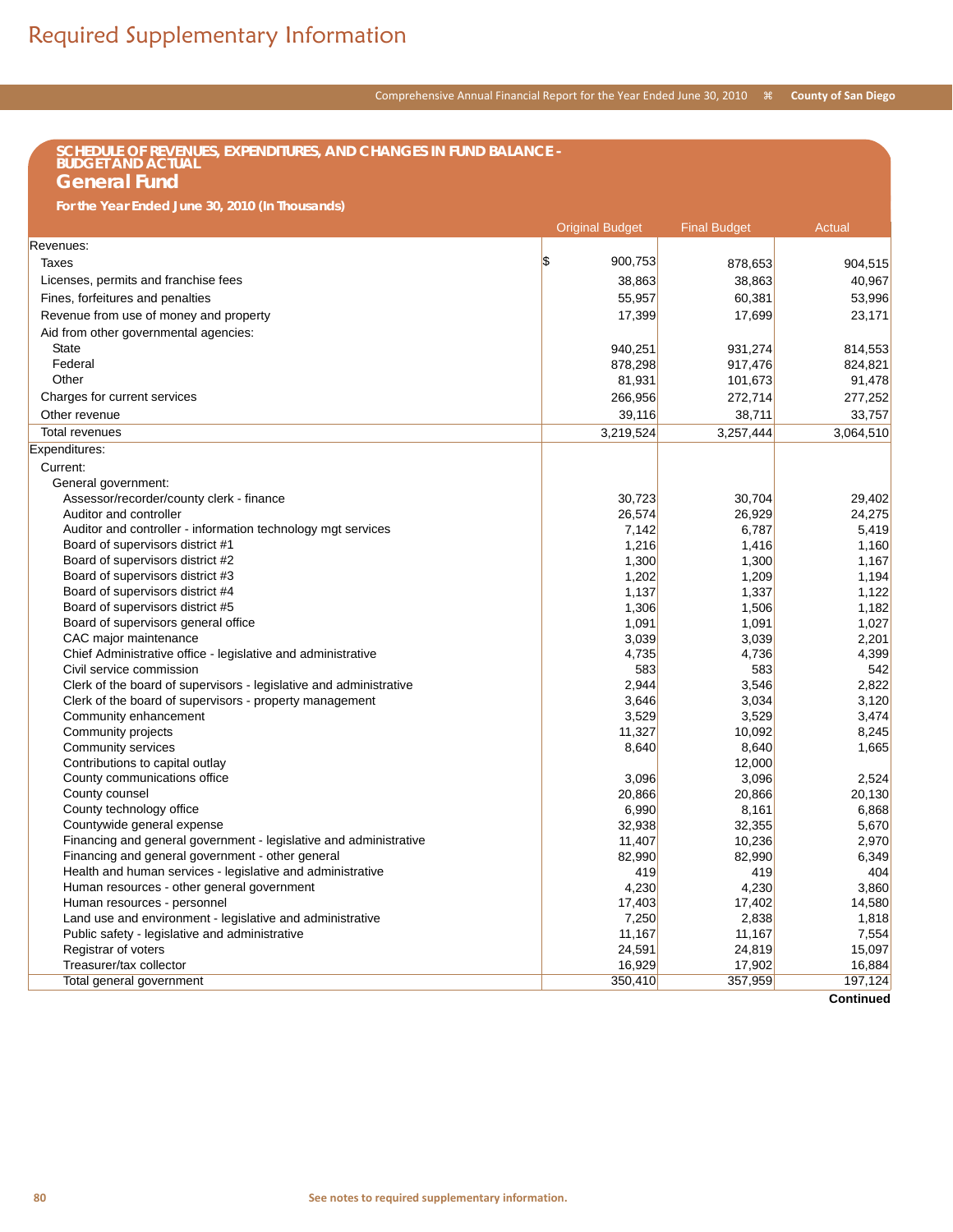### **County of San Diego**  $\%$  Comprehensive Annual Financial Report for the Year Ended June 30, 2010

### **SCHEDULE OF REVENUES, EXPENDITURES, AND CHANGES IN FUND BALANCE - BUDGET AND ACTUAL General Fund**

| For the Year Ended June 30, 2010 (In Thousands) |  |
|-------------------------------------------------|--|
|                                                 |  |

| (Continued)                                                        | <b>Original Budget</b> | <b>Final Budget</b> | Actual    |
|--------------------------------------------------------------------|------------------------|---------------------|-----------|
| Public protection:                                                 |                        |                     |           |
| Agriculture weights and measures                                   | \$<br>15,014           | 15,281              | 13,997    |
| Agriculture weights and measures - sealer                          | 2,687                  | 2,687               | 2,576     |
| Assessor/recorder/county clerk - other protection                  | 22,427                 | 22,428              | 16,737    |
| Child support                                                      | 48,952                 | 48,952              | 44,711    |
| Citizens law enforcement review board                              | 481                    | 481                 | 340       |
| Contributions for trial courts                                     | 73,769                 | 74,269              | 72,290    |
| Defense attorney/contract administration                           | 411                    | 411                 | 369       |
| Department of animal services                                      | 14,008                 | 14,105              | 13,299    |
| District attorney-judicial                                         | 132,654                | 133,063             | 124,531   |
| Grand jury                                                         | 671                    | 671                 | 627       |
| <b>LAFCO</b> administration                                        | 343                    | 343                 | 343       |
| Medical examiner                                                   | 7,827                  | 9,117               | 8,727     |
| Office of emergency services                                       | 7,540                  | 11,443              | 5,639     |
| Planning and land use - fire protection                            | 30,947                 | 31,847              | 18,666    |
| Planning and land use - other protection                           | 27,650                 | 32,776              | 21,392    |
| Probation - adult detention                                        | 2,660                  | 2,660               | 3,120     |
| Probation - detention and correction                               | 106,285                | 107,549             | 99,446    |
| Probation - juvenile detention                                     | 42,541                 | 42,529              | 40,500    |
| Probation - police protection                                      | 2,199                  | 584                 | 654       |
| Public defender                                                    | 74,149                 | 74,143              | 68,354    |
| Public works, flood control, soil and water, general               | 16,292                 | 16,262              | 8,779     |
| Public works, general - other protection                           | 2,333                  | 2,318               | 1,029     |
| Sheriff - adult detention                                          | 189,190                | 186,431             | 175,946   |
| Sheriff - other protection                                         | 1,350                  | 1,350               | 968       |
| Sheriff - police protection                                        | 328,864                | 349,286             | 312,275   |
| Total public protection                                            | 1,151,244              | 1,180,986           | 1,055,315 |
| Public ways and facilities:                                        |                        |                     |           |
|                                                                    |                        |                     |           |
| Public Works, Dept of Gen                                          | 9,773<br>733           | 9,843               | 9,471     |
| Public works, general - public ways                                | 10,506                 | 2,562               | 592       |
| Total public ways and facilities                                   |                        | 12,405              | 10,063    |
| Health and sanitation:                                             |                        |                     |           |
| Environmental health                                               | 39,581                 | 43,907              | 33,226    |
| Health and human services agency - drug and alcohol abuse services | 51,224                 | 51,053              | 40,143    |
| Health and human services agency - health                          | 102,825                | 106,121             | 97,884    |
| Health and human services agency - health administration           | 52,437                 | 52,304              | 31,461    |
| Health and human services agency - medical care                    | 136,407                | 136,407             | 147,177   |
| Health and human services agency - mental health                   | 333,240                | 333,155             | 283,923   |
| Public works, general - sanitation                                 | 1,628                  | 1,543               | 1,334     |
| Total health and sanitation                                        | 717,342                | 724,490             | 635,148   |
| Public assistance:                                                 |                        |                     |           |
| Health and human services agency - aid programs                    | 51,136                 | 49,950              | 29,211    |
| Health and human services agency - other assistance                | 319,096                | 318,874             | 291,704   |
| Health and human services agency - social administration           | 744,053                | 742,001             | 692,905   |
| Health and human services agency - veterans' services              | 877                    | 877                 | 877       |
| <b>Housing Authority</b>                                           | 10,189                 | 10,189              | 9,148     |
| Probation - care of court wards                                    | 9,672                  | 9,672               | 10,495    |
| Total public assistance                                            | 1,135,023              | 1,131,563           | 1,034,340 |
| Education                                                          |                        |                     |           |
| Agriculture weights and measures                                   | 1,084                  | 1,084               | 906       |
| <b>Total education</b>                                             | 1,084<br>$\sqrt[6]{3}$ | 1,084               | 906       |

**Continued**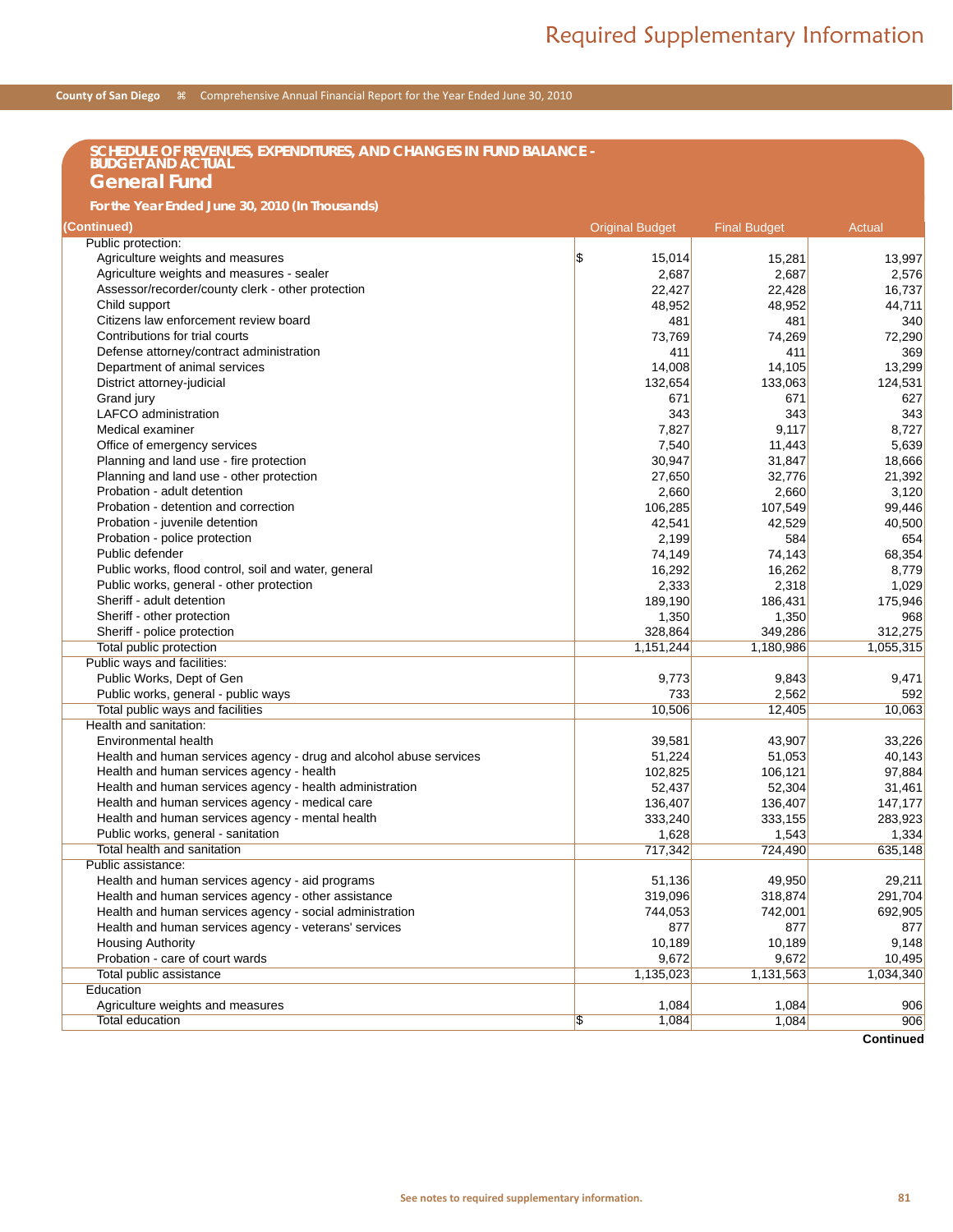### Comprehensive Annual Financial Report for the Year Ended June 30, 2010 **County of San Diego**

## **SCHEDULE OF REVENUES, EXPENDITURES, AND CHANGES IN FUND BALANCE - BUDGET AND ACTUAL**

**General Fund**

**For the Year Ended June 30, 2010 (In Thousands)**

| (Continued)                                               | <b>Original Budget</b> | <b>Final Budget</b> | Actual     |
|-----------------------------------------------------------|------------------------|---------------------|------------|
| Recreation and cultural:                                  |                        |                     |            |
| Parks and recreation                                      | 33,676                 | 36,903              | 28,102     |
| Total recreation and cultural                             | 33,676                 | 36,903              | 28,102     |
| Contingency reserve                                       | 20,000                 | 20,000              |            |
| Capital outlay                                            | 25,087                 | 36,521              | 27,184     |
| Debt service:                                             |                        |                     |            |
| Principal                                                 | 28,807                 | 28,807              | 28,777     |
| Interest and fiscal charges                               | 20,990                 | 20,990              | 17,025     |
| Payment to refunded bond escrow agent                     | 4,436                  | 4,436               | 4,436      |
| Total expenditures                                        | 3,498,605              | 3,556,144           | 3,038,420  |
| Excess (deficiency) of revenues over (under) expenditures | (279,081)              | (298, 700)          | 26,090     |
| Other financing sources (uses):                           |                        |                     |            |
| Sale of capital assets                                    |                        |                     | 338        |
| Transfers in                                              | 248,920                | 240,438             | 226,039    |
| Transfers out                                             | (450, 686)             | (433, 658)          | (223, 042) |
| Total other financing sources (uses)                      | (201, 766)             | (193, 220)          | 3,335      |
| Net change in fund balances                               | (480, 847)             | (491, 920)          | 29,425     |
| Fund balances at beginning of year                        | 1,190,038              | 1,190,038           | 1,190,038  |
| Increase (decrease) in                                    |                        |                     |            |
| Reserve for inventory of materials and supplies           |                        | 645                 | 645        |
| Fund balances at end of year                              | Ι\$<br>709,191         | 698,763             | 1,220,108  |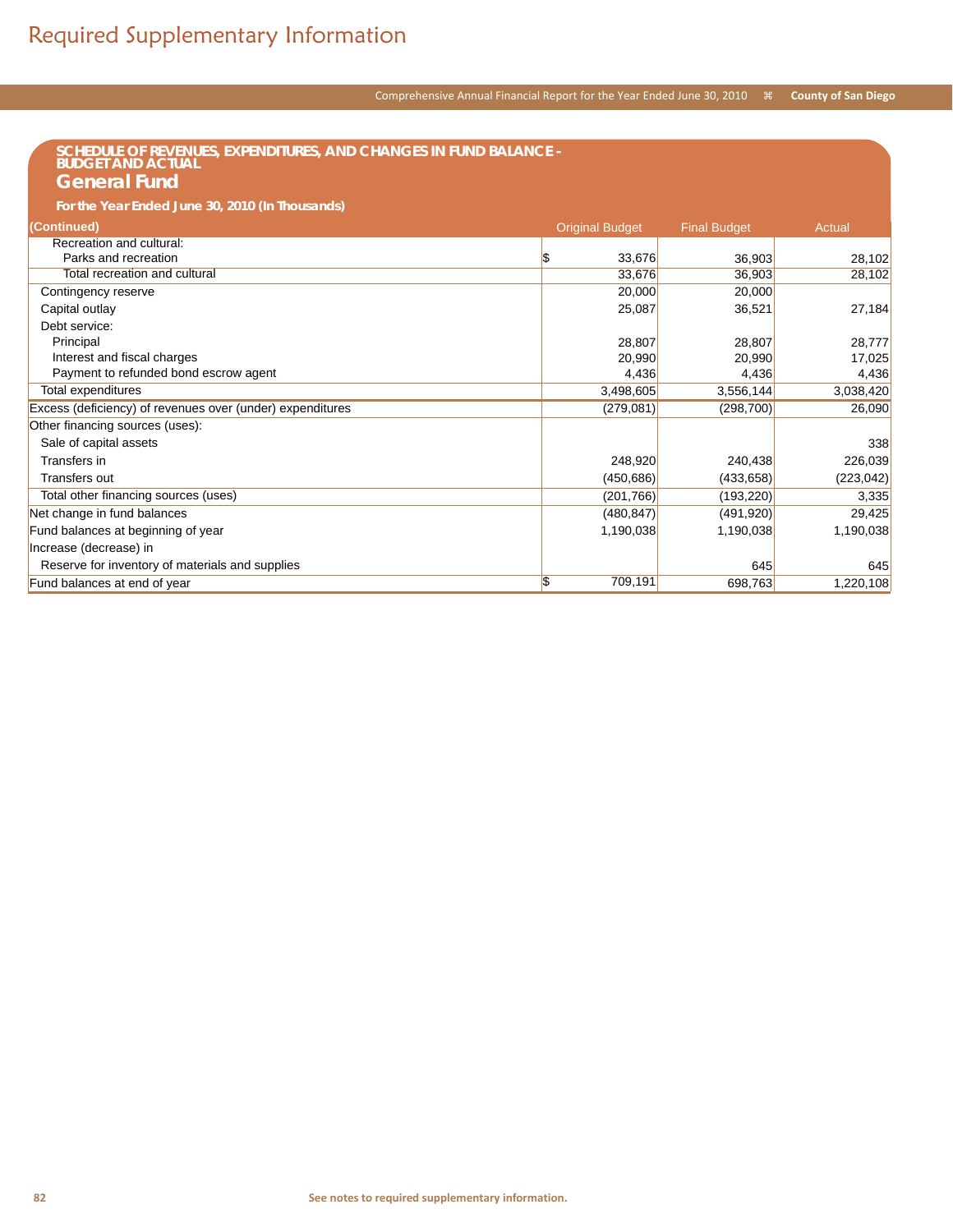### **County of San Diego**  $\#$  Comprehensive Annual Financial Report for the Year Ended June 30, 2010

| SCHEDULE OF REVENUES, EXPENDITURES, AND CHANGES IN FUND BALANCE -<br><b>BUDGET AND ACTUAL</b><br><b>Public Safety Fund</b> |               |                        |                     |            |
|----------------------------------------------------------------------------------------------------------------------------|---------------|------------------------|---------------------|------------|
| For the Year Ended June 30, 2010 (In Thousands)                                                                            |               |                        |                     |            |
|                                                                                                                            |               | <b>Original Budget</b> | <b>Final Budget</b> | Actual     |
| Revenues:                                                                                                                  |               |                        |                     |            |
| Aid from other governmental agencies:                                                                                      |               |                        |                     |            |
| State                                                                                                                      |               | S.<br>210,919          | 210,919             | 189,376    |
| Total revenues                                                                                                             |               | 210,919                | 210,919             | 189,376    |
| Excess (deficiency) of revenues over (under) expenditures                                                                  |               | 210,919                | 210,919             | 189,376    |
| Other financing sources (uses):                                                                                            |               |                        |                     |            |
| Transfers out                                                                                                              |               | (214, 524)             | (214, 524)          | (188, 226) |
| Total other financing sources (uses)                                                                                       |               | (214, 524)             | (214, 524)          | (188, 226) |
| Net change in fund balances                                                                                                |               | (3,605)                | (3,605)             | 1,150      |
| Fund balances at beginning of year                                                                                         |               | 3,649                  | 3,649               | 3,649      |
| Fund balances at end of year                                                                                               | <sub>\$</sub> | 44                     | 44                  | 4,799      |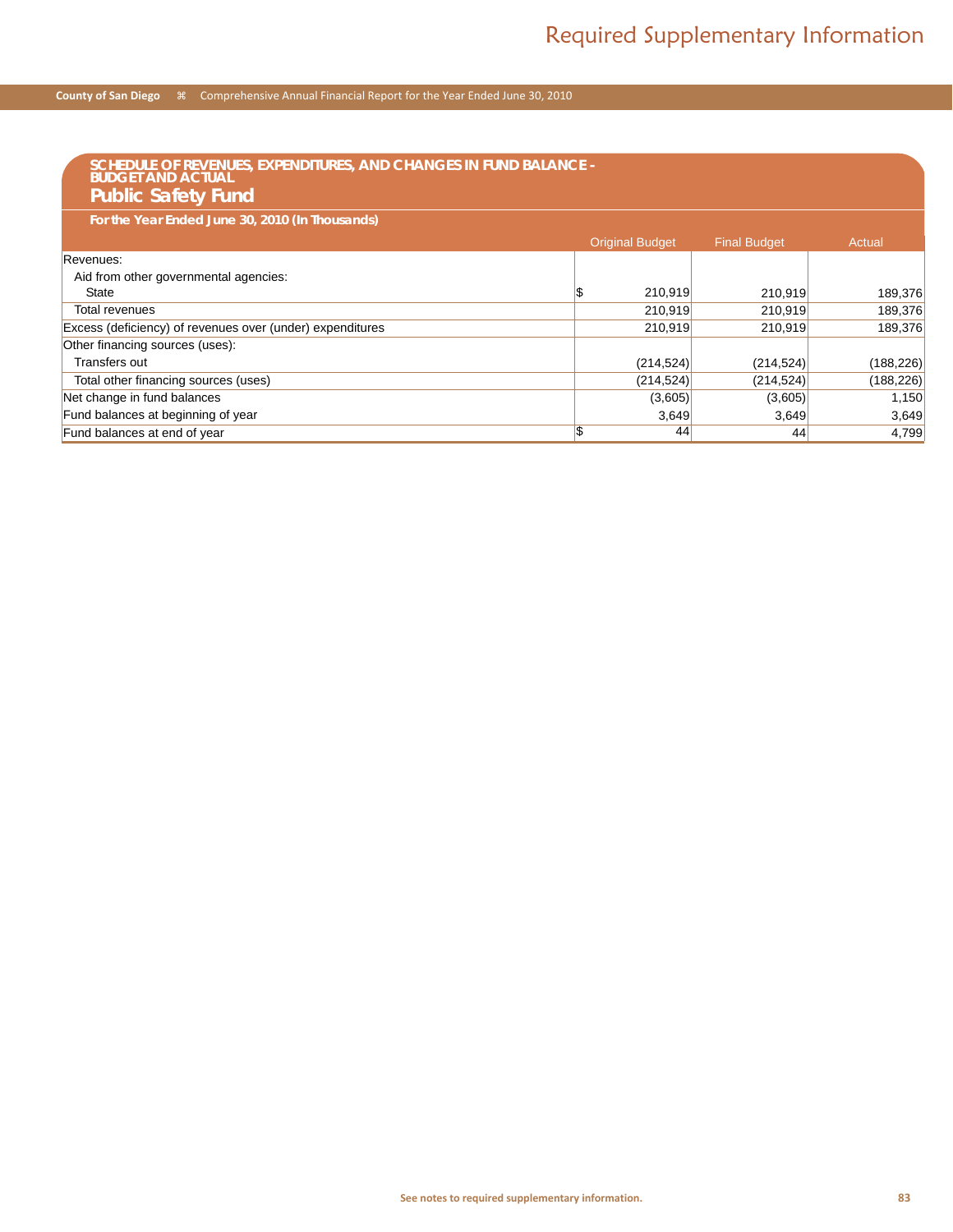| SCHEDULE OF REVENUES, EXPENDITURES, AND CHANGES IN FUND BALANCE -<br>BUDGET AND ACTUAL<br><b>Tobacco Endowment Fund</b> |     |                        |                     |           |
|-------------------------------------------------------------------------------------------------------------------------|-----|------------------------|---------------------|-----------|
| For the Year Ended June 30, 2010 (In Thousands)                                                                         |     |                        |                     |           |
|                                                                                                                         |     | <b>Original Budget</b> | <b>Final Budget</b> | Actual    |
| Revenues:                                                                                                               |     |                        |                     |           |
| Revenue from use of money and property                                                                                  | l\$ | 10,500                 | 10,500              | 9,470     |
| Total revenues                                                                                                          |     | 10,500                 | 10,500              | 9,470     |
| Expenditures:                                                                                                           |     |                        |                     |           |
| Current:                                                                                                                |     |                        |                     |           |
| General government:                                                                                                     |     |                        |                     |           |
| <b>Tobacco Settlement</b>                                                                                               |     | 3,300                  | 3,300               |           |
| Total general government                                                                                                |     | 3,300                  | 3,300               |           |
| Total expenditures                                                                                                      |     | 3,300                  | 3,300               |           |
| Excess (deficiency) of revenues over (under) expenditures                                                               |     | 7,200                  | 7,200               | 9,470     |
| Other financing sources (uses):                                                                                         |     |                        |                     |           |
| Transfers out                                                                                                           |     | (24,200)               | (24,200)            | (24, 200) |
| Total other financing sources (uses)                                                                                    |     | (24,200)               | (24,200)            | (24, 200) |
| Net change in fund balances                                                                                             |     | (17,000)               | (17,000)            | (14, 730) |
| Fund balances at beginning of year                                                                                      |     | 427,005                | 427,005             | 427,005   |
| Fund balances at end of year                                                                                            | S)  | 410,005                | 410,005             | 412,275   |